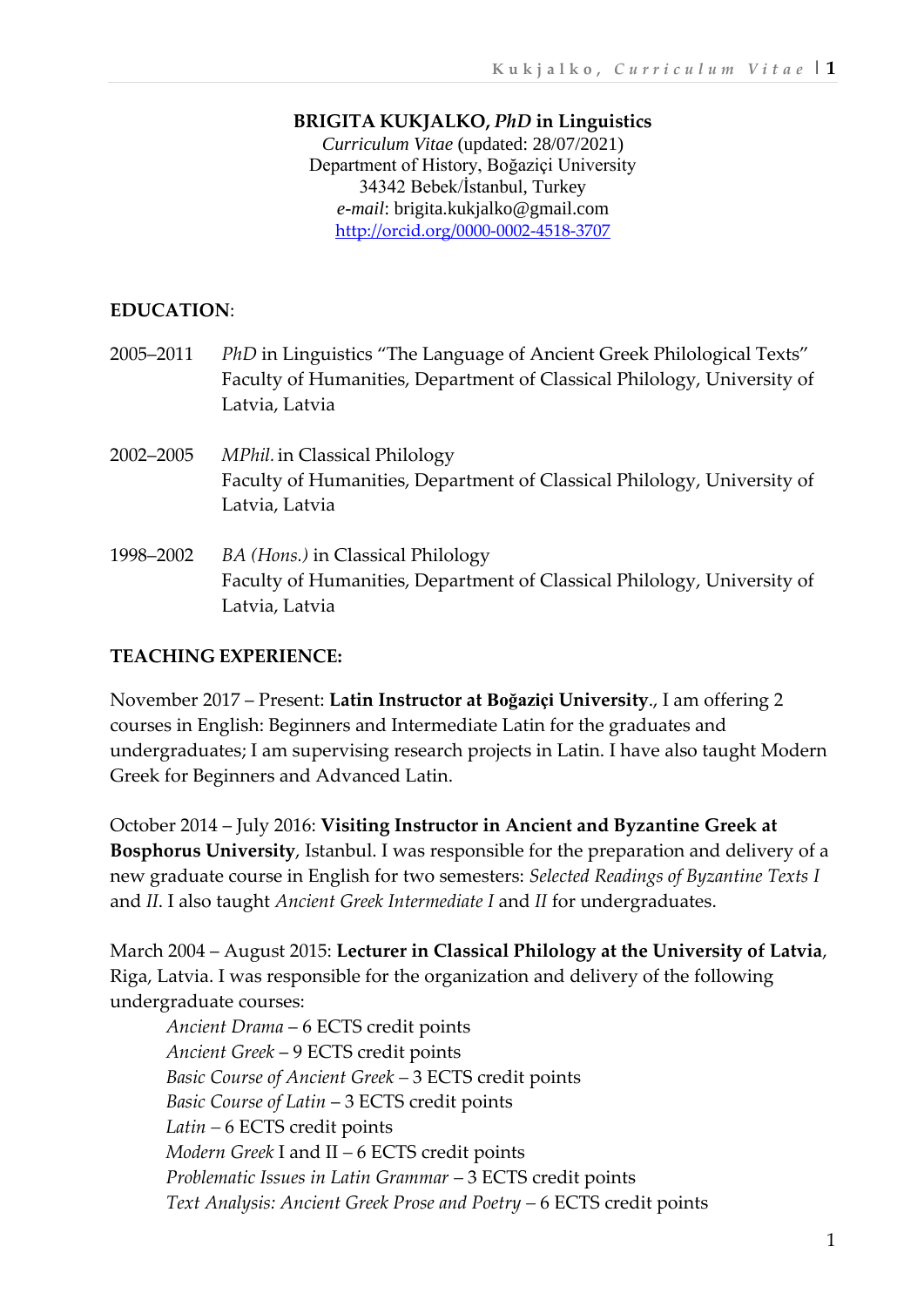*Text Analysis: Latin Prose and Poetry –* 6 ECTS credit points I was also responsible for the preparation and delivery of a new graduate course: *Philological Texts in Byzantium* – 3 ECTS credit points

In 2011, the students of the University of Latvia honoured me with the award of *The Humanities Teacher of the Year***.**

#### **RESEARCH EXPERIENCE, GRANTS AND SCHOLARSHIPS:**

10/2014–07/2015 – grant by the Scientific and Technological Research Council of Turkey (TÜBİTAK)) for the research project *The Memory of Ancient Greece in the Ottoman Empire: The Transmission of Greek Texts* at Boğaziçi University

01/2013–06/2013 – grant by the Ministry of Education and Religious Affairs, Culture and Sports of Hellenic Republic for the research project *The Language of Philological Texts in Byzantium* at the University of Athens

15–29/07/2012 – scholarship by the Foundation for Hellenic World, University of Athens and Onassis Cultural Center to attend a Summer School of Philosophy and Applied Research *Plato's Academy: a Gateway for Applied Philosophy in Sciences*

10/2009–09/2010 – grant by the European Social Fund for the completion of the doctoral thesis *The Language of Ancient Greek Philological Texts*, supervisor: Prof. Ilze Rūmniece, University of Latvia

June–July 2002 – scholarship by the University of Athens to attend a Summer Course in Modern Greek Studies

# **ACADEMIC PUBLICATIONS:**

# **A. ARTICLES:**

- 1. (2020), "The Study of Ancient Greek Texts in Early Ottoman Istanbul", *Byzantina Symmeikta*, 30, (283–306).
- 2. (2013), "The Language of Philological Texts in the Middle Byzantine Period", *Mediterranean Chronicle* 3, Corfu, p. 79–107.
- 3. (2010), "Some Philological Notions in Ancient Greek Philological Texts : Designation and Conceptual Content", *Beiträge zur Geschichte der Sprachwissenschaft*, Münster, pp. 101–109.

# **B. BOOKS AND EDITED COLLECTIVE VOLUMES:**

1. (forthcoming 2021), *Aristotelis. Runas māksla – Rētorika*, 2 nd, revised edition, translation form Ancient Greek to Latvian with Rūmniece, I., Paparinska, V., Rotkale, L., Lāms, O., Laizāns, M., Riga, 333 p.